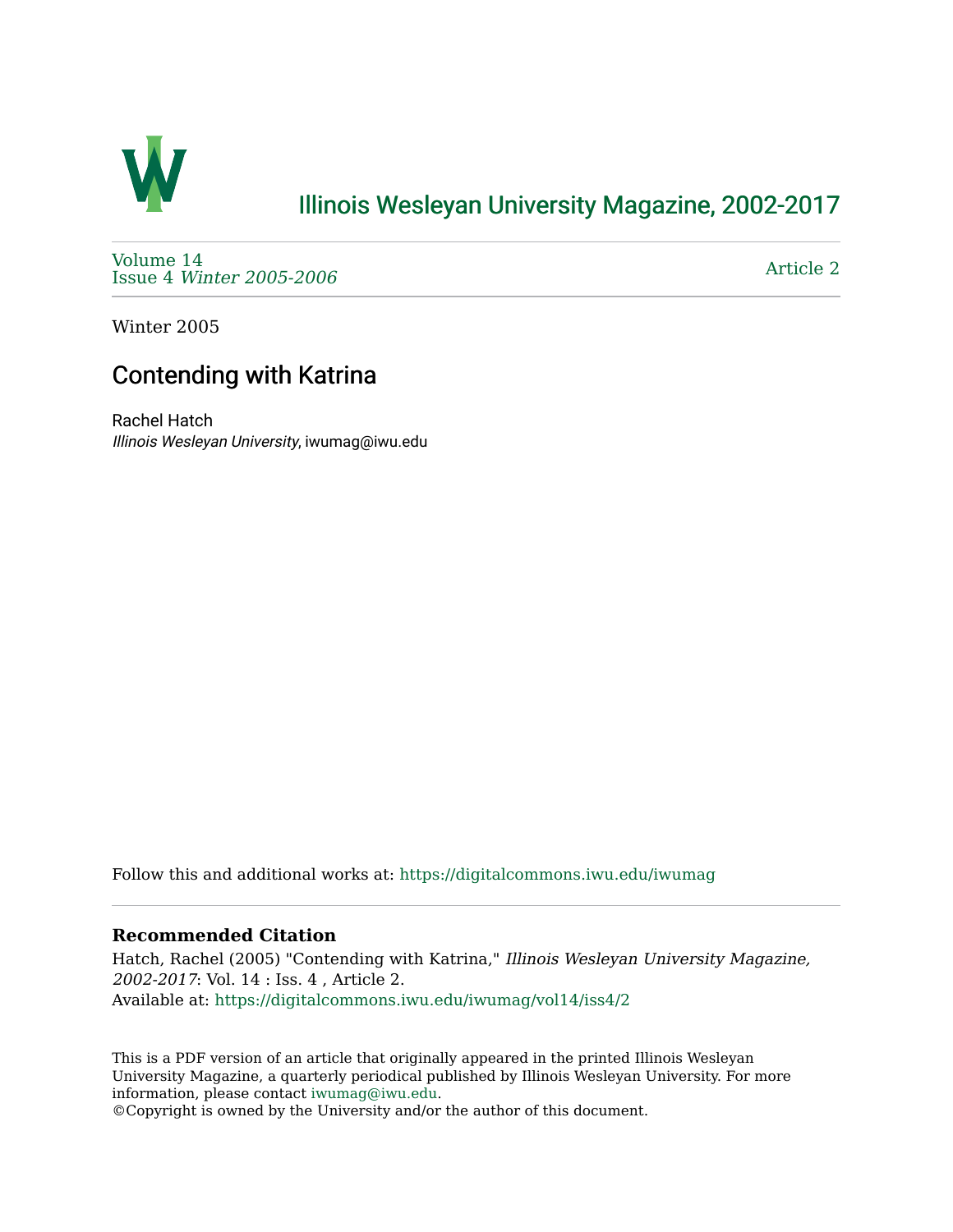## **Contending with Katrina**

**Two Illinois Wesleyan alumni battled through the aftermath of a natural disaster of historic proportions.** 

## **Story by Rachel Hatch**

### **"The 17th Street Canal? That was my neighborhood. That bridge they kept showing? I took that bridge to work everyday." — John Peterson '75**

The threat of an impending hurricane was nothing new to John Peterson '75, a New Orleans resident for almost 30 years. He boarded the windows on his home near the 17th Street Canal as well as two rental properties he and his wife Sydna owned. They cleared away the deck furniture and filled their car with gas.

"This was no big surprise," Peterson said of the evacuation of New Orleans. "We've been through hurricanes before."

The Petersons planned to visit their daughter, Abbey, at her college in northern Louisiana until the storm blew over. Yet they were in no rush to leave. "We packed three or four pairs of clothes, almost like going to visit friends for the weekend," he said. The couple even visited their prospective places of employment on the morning of Saturday, Aug. 27, before joining the mass exodus of residents on the packed highways. "It usually takes us four hours to reach Abbey," said Peterson. "This time it took us eight hours."

Hurricane Katrina rolled with a fury onto the coastal United States on Monday, Aug. 29. A breach in the New Orleans' Industrial Canal meant newscasters who reported from the city stood ankle-deep in water. "That wasn't unusual," said Peterson, watching the news from his daughter's apartment hours away. "We knew that could be pumped out in a day." Yet the aftermath of Hurricane Katrina was anything but usual.

New Orleans is an odd city, geographically speaking. Mostly built below sea level, it is nestled between Lake Pontchartrain and the mighty Mississippi. To contain the water on either side is a series of earthen and concrete levees holding up canals — levees made to stand up to a hurricane of category 3 (on a scale of one to five) intensity. Katrina was ranked between categories 4 and 5, with winds that reached 175 miles an hour.



Living near New Orleans' 17th Street Canal, John and Sydna Peterson have seen their share of flooding, but nothing could prepare them for what happened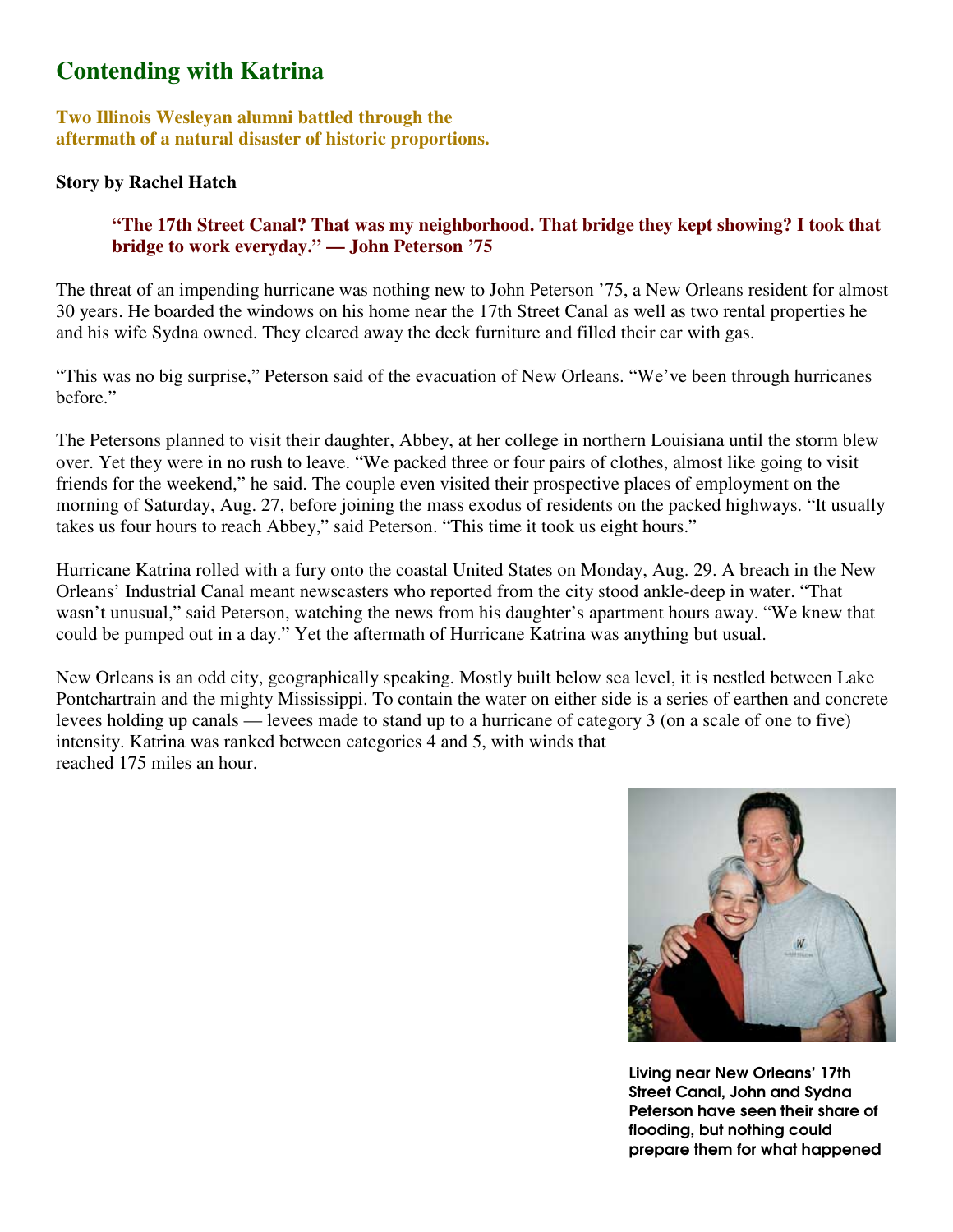While Peterson slept early Tuesday morning, water seeped over the 17th Street Canal, weakening its earthen base. At 1:30 a.m., a two-block-long section of the levee was breached and water poured into the neighborhoods known as the West End. Some homes were completely submerged, while the roofs of others appeared to float above the murky waters. in the wake of Katrina.

When he woke on Tuesday, Peterson called his mother to let her know he and his wife would be staying with their daughter and then head home in a day or so. "She got real quiet and then said, 'Have you watched the news?"

The images of the city he called home were plastered all across the television. "The 17th Street Canal? That was my neighborhood. That bridge they kept showing? I took that bridge to work everyday," he said. "It was shocking."

The entire nation was shocked in the days that followed as network and cable news channels featured non-stop coverage of devastation in New Orleans and throughout the central gulf coast region. The death toll now stands at 1,302 and damage is estimated at between \$70 to \$130 billion, making Katrina the most expensive natural disaster in U.S. history. Over a million people were displaced.

In New Orleans, authorities closed the city to evacuated residents, but in mid-September, Peterson sneaked back to his home. "My brother-in-law works at a girls' school, and he had to meet with his insurance people," he said. "I went with him and drove back to my place."

It was a beautiful day in New Orleans, he recalled, yet the city was blanketed in an eerie silence. "It was a scene out of one of those movies where the world ends," said Peterson. Other than police and military personnel, Peterson said he saw only two people in two hours.

Perhaps more surreal was the drive down his street, seeing houses standing. "They looked normal," except for the residual markings of the waterline that stood eight feet off the ground, said Peterson.



The Petersons' cherished antiques and other furniture were damaged by mold.

Inside his house was a different story. Through the darkness created by the boarded-up windows, Peterson caught glimpses of the damage. "I was amazed," he said. "It was so uneven. Our piano had moved five or six feet and was on its side, but the dining room table must have floated right where it was. Even the tablecloth and candles were still in place."

Though the house stands, engineers will have to determine if it is structurally sound enough to be livable. "We'll wait to see what the engineer says, then we'll decide if it can be repaired," said Peterson. If the house can be rescued, Peterson and his wife will have to deal with a new resident — mold. "It's everywhere from the standing water," he observed. Still, it appeared that several pieces of antique furniture, heirlooms from his wife's family, appeared "fixable."

Katrina took more than the place where the Petersons live; it also took their livelihood. "It felt weird to file for unemployment," said Peterson, a top salesman at Allied Paper Company. Though the business still stands in Jefferson Parish, the customers are gone. "There is no one to sell to," he said simply.

Even with the destruction, Peterson and his wife count themselves lucky — at least they had a place to go. The couple spent several weeks visiting relatives on the East Coast and in Illinois, even taking time to attend IWU's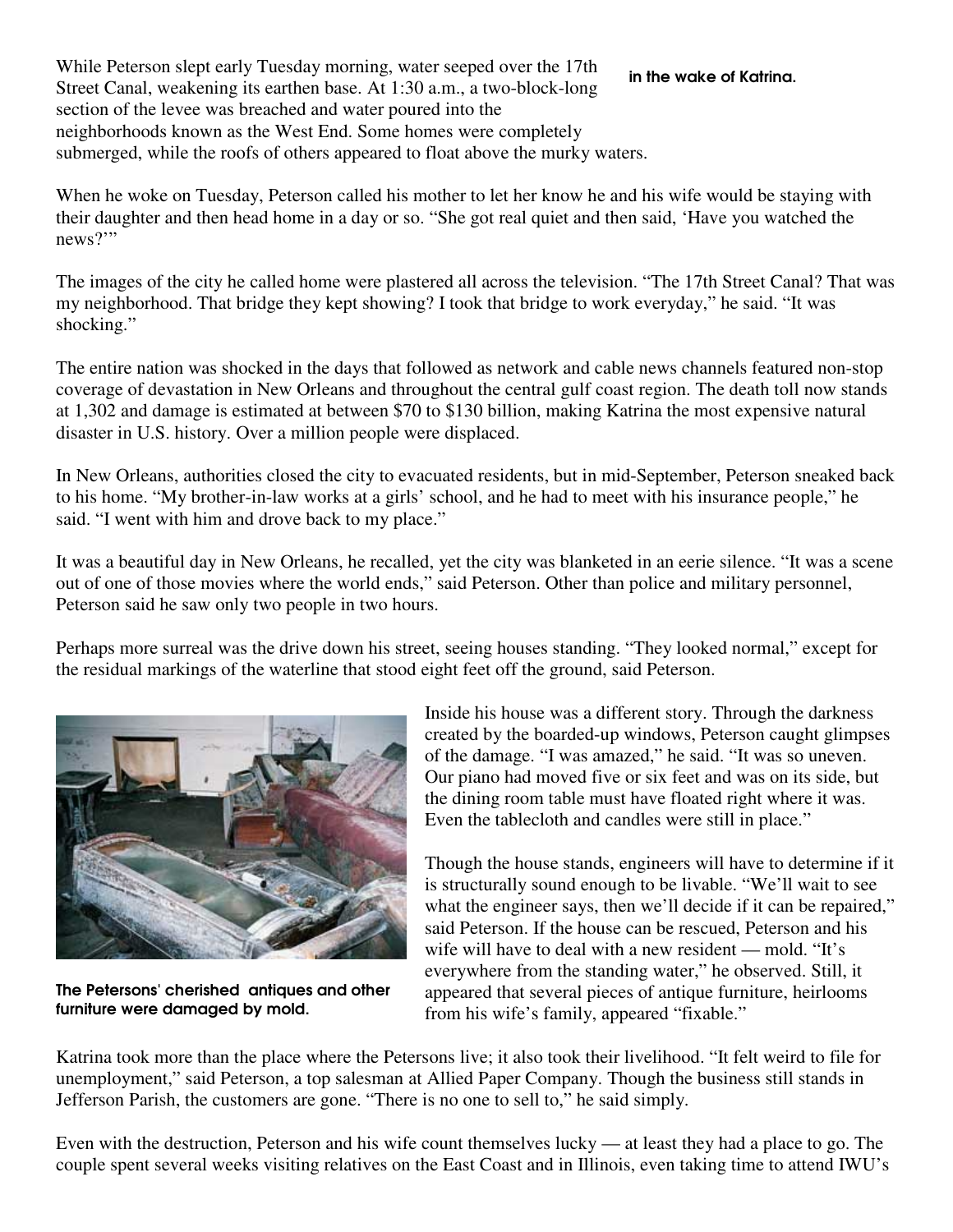October Homecoming, where Peterson reunited with several of his Theta Chi pledge brothers. In early November, they returned to Louisiana, staying with friends in Metairie, a suburb of New Orleans. Peterson said their plan was to eventually move back into one of their two rental properties that sustained less water damage. Volunteers from his church are helping in the renovation effort.

Upon their return, Peterson and his wife took a stroll through the famous French Quarter and saw it filled with people — only on closer inspection was it appararent that most were construction and relief workers. He knows it will be a long time before the city he loves, or his life there, returns to anything approaching what it was before Katrina.

"Everything will be up in the air for the next few months, and it's the unknown that's frustrating," Peterson said. "But the important things in life are good. We're here and we're okay."

### **"I worked 24 hours my first shift. I remember looking at my watch and thinking, 'Is that 7 a.m. or 7 p.m.?'" — Scott Zeller '82**

Just as the shock of seeing the floodwaters was hitting John Peterson, the phone of Scott Zeller '82 was ringing.

 Chief of emergency psychiatric medicine at John George Psychiatric Pavilion near Oakland, Calif., Zeller is also a vice president of the American Association of Emergency Psychiatry. A team from AAEP was forming to assist the psychiatric needs of thousands of people who were being temporarily housed at the Astrodome in Houston. Accepting the offer to head this team, Zeller soon found himself on a plane to Texas.

"A lot of psychiatrists are interested in having a nice, quiet outpatient practice," said Zeller. "Then there are those of us who are more of the 'cowboy segment,'" he added with a laugh. "We do well in a fast-paced environment."

Zeller is used to fast-paced. The emergency room where he works sees more than 10,000 psychiatric cases a year, making it one of the busiest in the nation. "We're kind of the Cook County Hospital of Oakland and Berkeley," he said. He has worked with survivors of the 1989 San Francisco earthquake and the Oakland-Berkeley Hills fire of 1991, in which thousands of people lost everything. "But perhaps nothing compared to the magnitude of Katrina," he said.